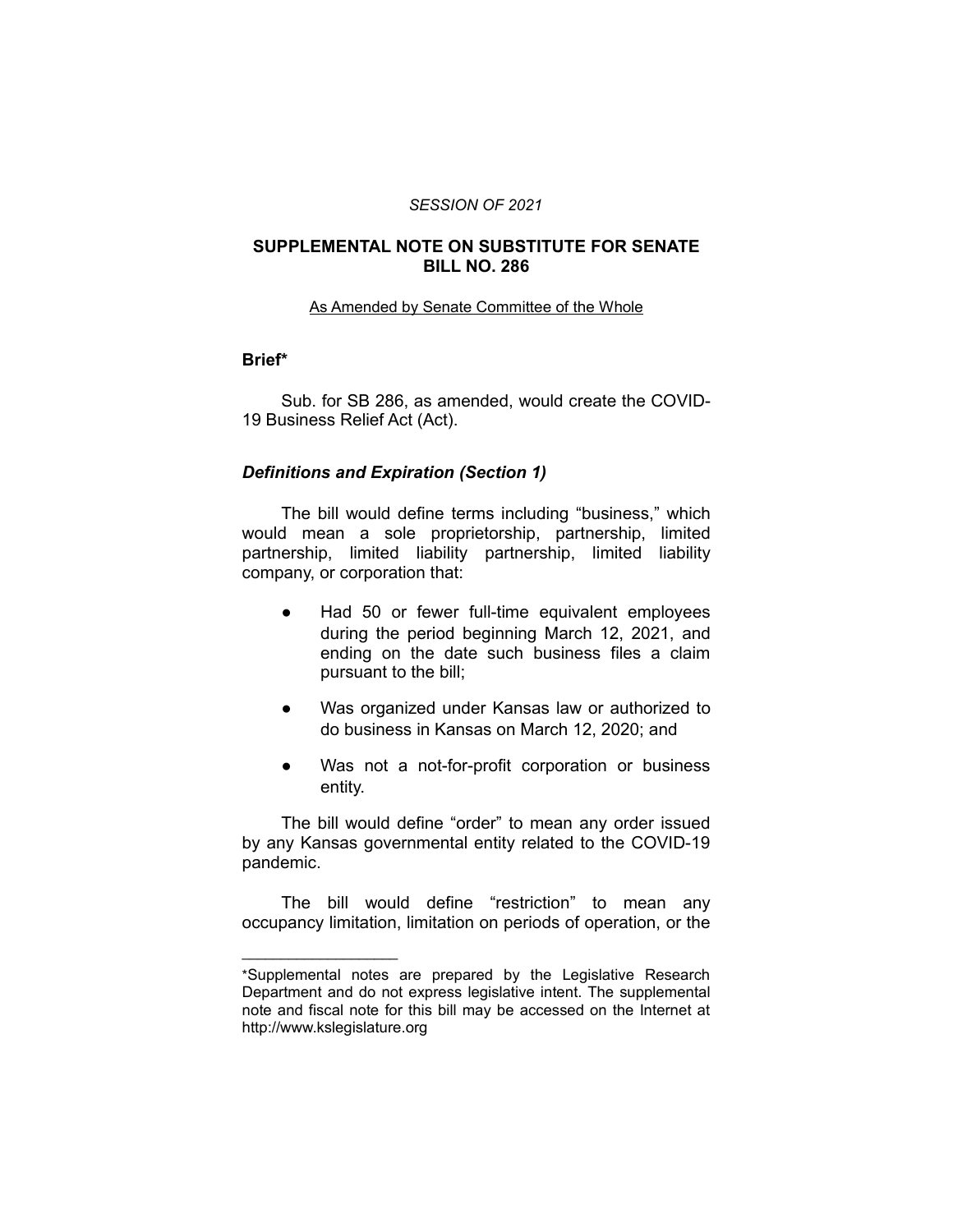exertion by any governmental entity of other significant control on business resources or functionality related to the COVID-19 pandemic. Beginning May 31, 2021, any governmental entity requirement for the use of face masks related to the COVID-19 pandemic that contains enforcement requirements by Kansas businesses would be considered a "restriction" under the Act and subject to a claim for relief.

The bill would provide the Act would expire on January 1, 2025.

## *New Funds (Section 2)*

The bill would establish in the State Treasury the COVID-19 Business Relief Fund (Fund) to be administered by the Attorney General, and would detail how expenditures from the Fund would be made.

The bill would direct, on or before July 15, 2021, the Director of the Budget to determine the amount of moneys received by Kansas identified as moneys from the federal government for aid to Kansas for coronavirus relief that:

- Are eligible to be used for the purposes of the Act;
- May be expended at the discretion of the state, in compliance with the Office of Management and Budget's uniform administrative requirements, cost principles, and audit requirements for federal awards; and
- Are unencumbered.

Such moneys would include those from the federal Coronavirus Aid, Relief, and Economic Security (CARES) Act; the federal Coronavirus Preparedness and Response Supplemental Appropriation Act; the federal Families First Coronavirus Response Act; the federal Paycheck Protection Program and Health Care Enhancement Act; the federal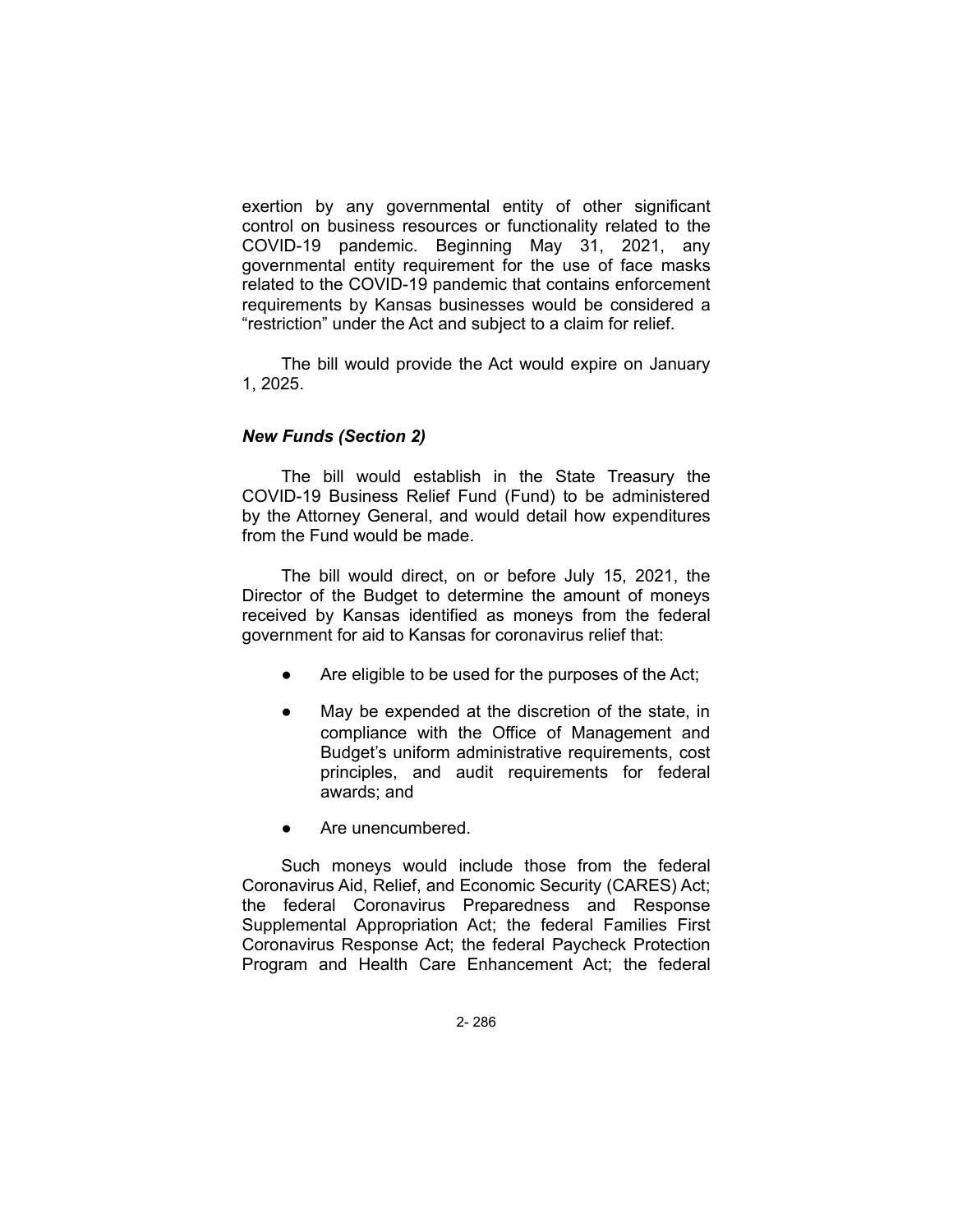Consolidated Appropriations Act, 2021; the American Rescue Plan Act of 2021; and any other federal law that appropriates moneys to the state for aid for coronavirus relief, including any such moneys received by Kansas after July 15, 2021.

Of the identified moneys, following transfers required by 2021 Senate Sub. for Sub. for HB 2196 and 2021 Senate Sub. for HB 2208, the bill would require 35 percent of the remaining moneys available in special revenue funds be determined, certified, and transferred to the Fund.

Unless prohibited by federal law, moneys in the Fund would be used only for the purpose of paying:

- Claims as provided elsewhere in the Act;
- Compromises, settlements, and final judgments arising from claims related to an order making a restriction that are brought against the State, including claims under the Kansas Emergency Management Act (KEMA) or Kansas eminent domain laws;
- Administrative costs of the COVID-19 Business Relief Claims Board (created in Section 4 of the bill) and the Office of the Attorney General (OAG) related to the Act; and
- Any repayment required by the federal government.

The bill would allow the Attorney General to compromise or settle related claims on behalf of the State, with the approval of the State Finance Council, which would have 60 days to approve or deny the settlement after receiving the proposed settlement from the Attorney General. Approval could also be given by the Legislature when in session. The bill would require payment of a final judgment be made from the Fund if there has been a determination of any appeal taken from the judgment or if the time for appeal has expired.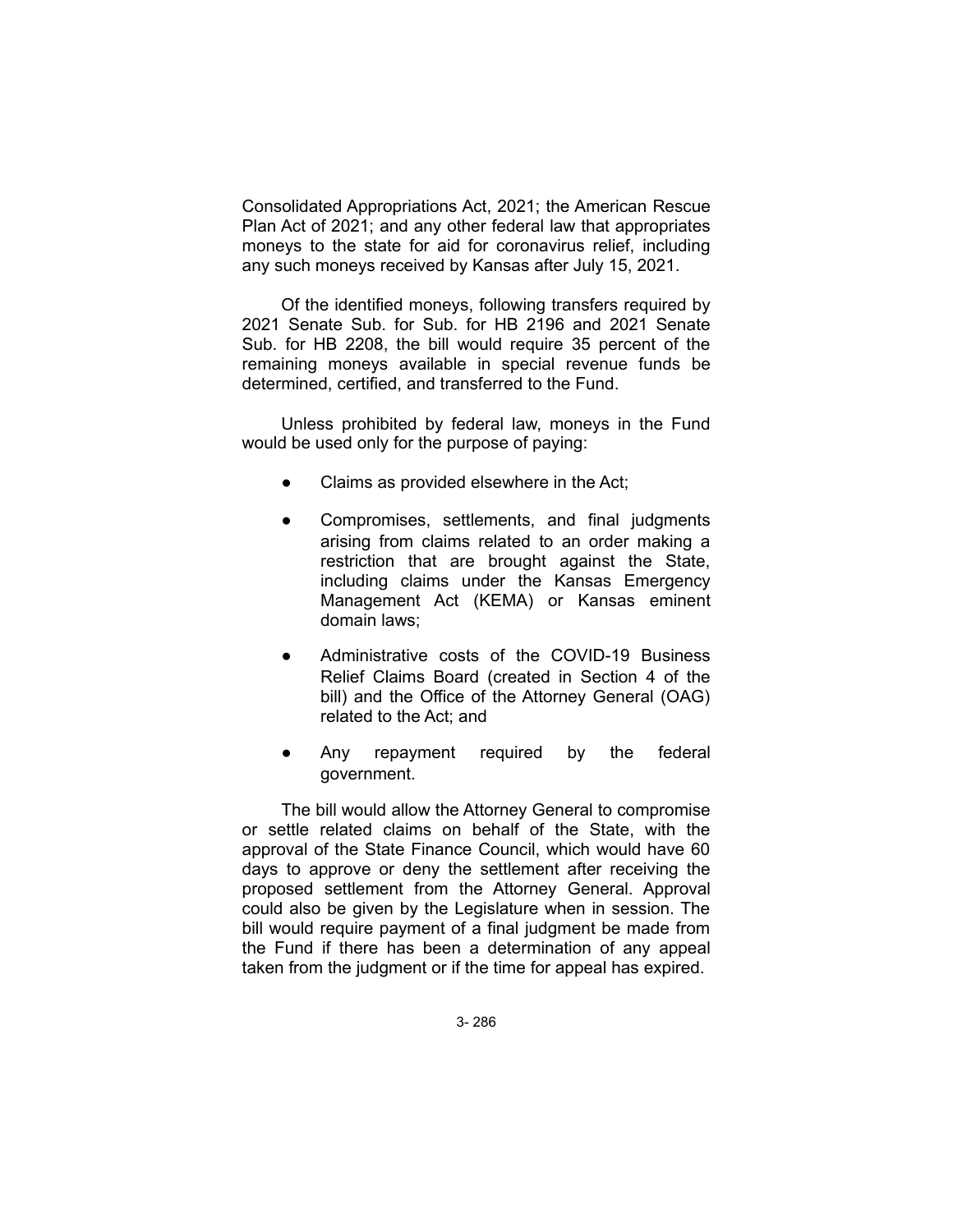The bill would require, on January 1, 2023, the Director of Accounts and Reports to transfer any remaining moneys in the Fund to the COVID-19 Relief Fund of the Legislative Coordinating Council (LCC), which would be created by the bill. On December 31, 2024, the COVID-19 Business Relief Fund would be abolished and all pending or future claims against the Fund would be declared null and void.

The bill would set forth procedures for the administration of and expenditures from the COVID-19 Relief Fund of the LCC. During FY 2023 (on and after January 1, 2023), and during FY 2024, state agencies could submit requests for expenditures from this fund, and the Legislative Budget Committee would be required to meet and review each request and report its recommendation to the LCC. After receiving these recommendations, the LCC could authorize expenditures and approve requests, including while the Legislature is in session.

### *COVID-19 Business Relief Claims Board (Section 3)*

The bill would establish, under the jurisdiction of the Attorney General, the COVID-19 Business Relief Claims Board (Board). The Board would consist of one member appointed by the Governor; one member appointed by the President of the Senate; and one member appointed by the Speaker of the House of Representatives. The bill would require such appointments to be made on or before July 1, 2021. Each member of the Board would be:

- A Kansas resident;
- Selected with special reference to training and experience for duties imposed by the Act; and
- Recognized for outstanding knowledge and leadership in the fields of finance or business.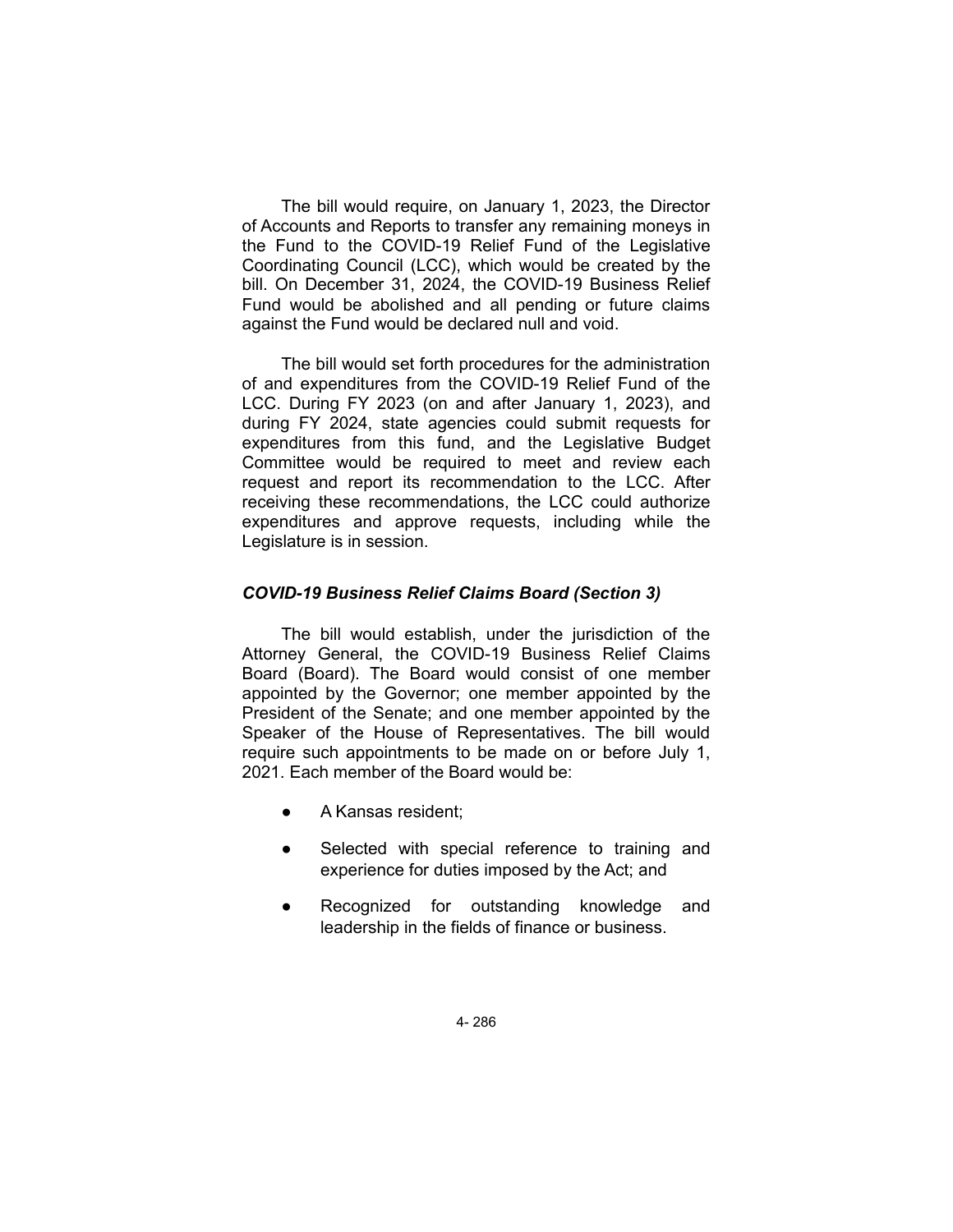In addition, the bill would require at least one member of the Board be an attorney regularly admitted to practice law in Kansas.

The bill would require one member to be elected chairperson from among its members, and the Board would meet on call of such chairperson. A quorum would be two members and all actions taken would require a majority of the Board. Compensation and other expenses for members attending meetings of the Board would be provided in the same manner as for members of the Legislature. The Board could hire expert consultants to provide information and assistance and gather information as required to carry out the Board's duties.

The bill would require, on or before November 1, 2021, the Board to adopt policies and procedures necessary to facilitate the settlement of claims through the process provided by the Act, including, but not limited to, the form and manner of submitting claims and the procedure for Board review of claims. The bill would authorize the Board to adopt rules and regulations to implement and administer the Act.

#### *Claims Process (Section 4)*

The Act would be administered by the Board, with the assistance and support of the OAG, and claims submitted under the Act would be for businesses impacted by an order making a restriction related to the COVID-19 pandemic.

The bill would require all claims under the Act to be filed in the period beginning January 1, 2022, and ending March 31, 2022, in a form and manner provided by the Board. The Board would decide each claim based on the information submitted or otherwise obtained and no hearings would be required. The bill would require each claim include:

● Proof that the claimant is a business as defined by Section 1;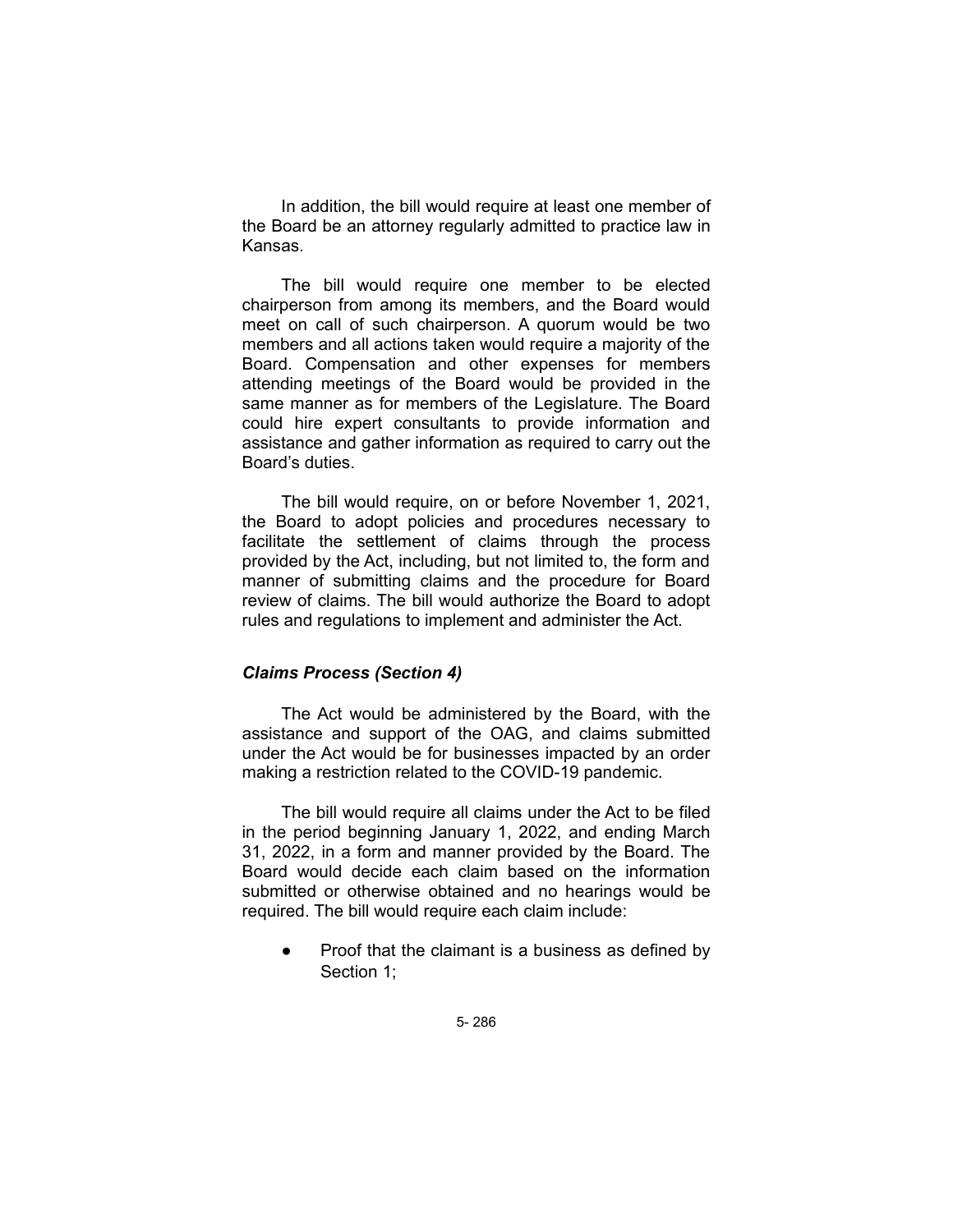- A copy of the claimant's  $2019$ ,  $2020$ , and  $2021$ Kansas income tax returns, if applicable;
- Proof of the claimant's business income in 2019, 2020, and 2021, if the claimant's business was in existence in such year; and
- An affidavit by an authorized representative of the business under penalty of perjury stating:
	- Whether the claimant was ordered by a governmental entity to cease all operations or was otherwise restricted in such claimant's operation;
	- The number of days that the claimant was ordered by a governmental entity to cease all operations and the number of days such claimant was restricted in any way in its operations;
	- The governmental entity that issued each applicable order;
	- A description of how the claimant was impacted financially by each order;
	- Whether the claimant's operations were deemed essential or not essential under the Kansas Essential Functions Framework pursuant to an executive order issued by the Governor or an order issued by a local authority; and
	- The source and amount of any governmental grants related to the COVID-19 pandemic that were received by the claimant or governmental loans related to the COVID-19 pandemic made to the claimant that were forgiven by a governmental entity.

The claimant also would be required to submit any other information required by the Board to resolve the claim.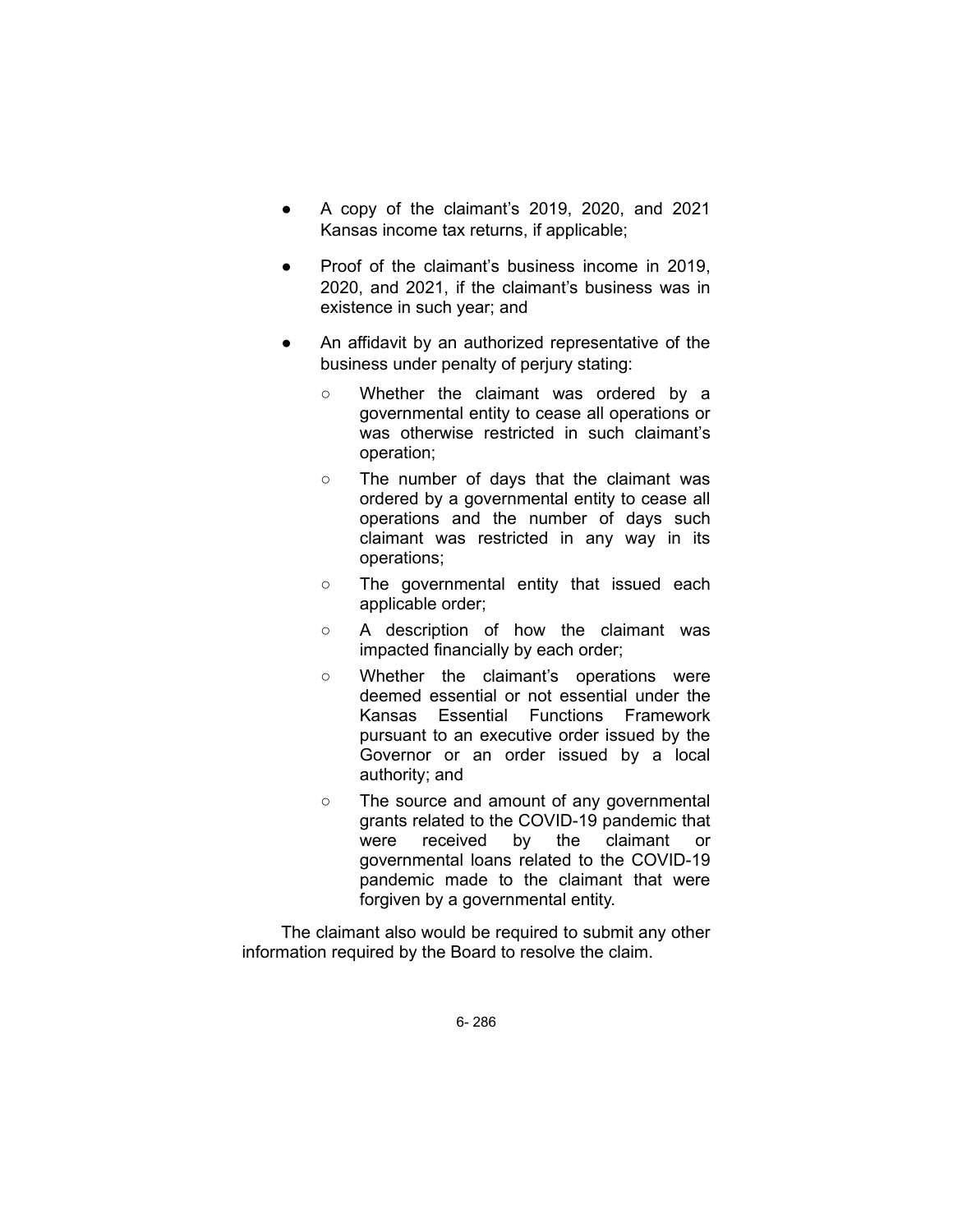#### *Confidentiality; Meetings of the Board*

The bill would state any information received pursuant to the process could be disclosed only to the Board or its employees; the OAG or its employees, in support of the Board's duties; or federal or state agencies when necessary in the performance of their duties or functions. Otherwise, information submitted by a business pursuant to the claims process could not be disclosed and would not be subject to subpoena, discovery, or introduction into evidence in any civil or criminal proceeding. Such information also would not be subject to the Kansas Open Records Act. The bill would state these provisions would not be subject to legislative review and would not expire.

Notwithstanding any other provision or law, meetings of the Board to decide a claim would not be subject to the Kansas Administrative Procedures Act or the Kansas Open Meetings Act.

#### *Evaluation for Relief*

The bill would require the Board consider a list of seven factors in evaluating whether a claimant is awarded compensation under the Act:

- The duration and nature of the impact of each order making a restriction, including:
	- The imposition of any curfew, occupancy restriction, or other restriction on business operations; and
	- Any added duties prescribed by law on businesses in order to comply with any governmental order that applied to business operations;
- Reasonable costs related to the filing of the claim under the Act;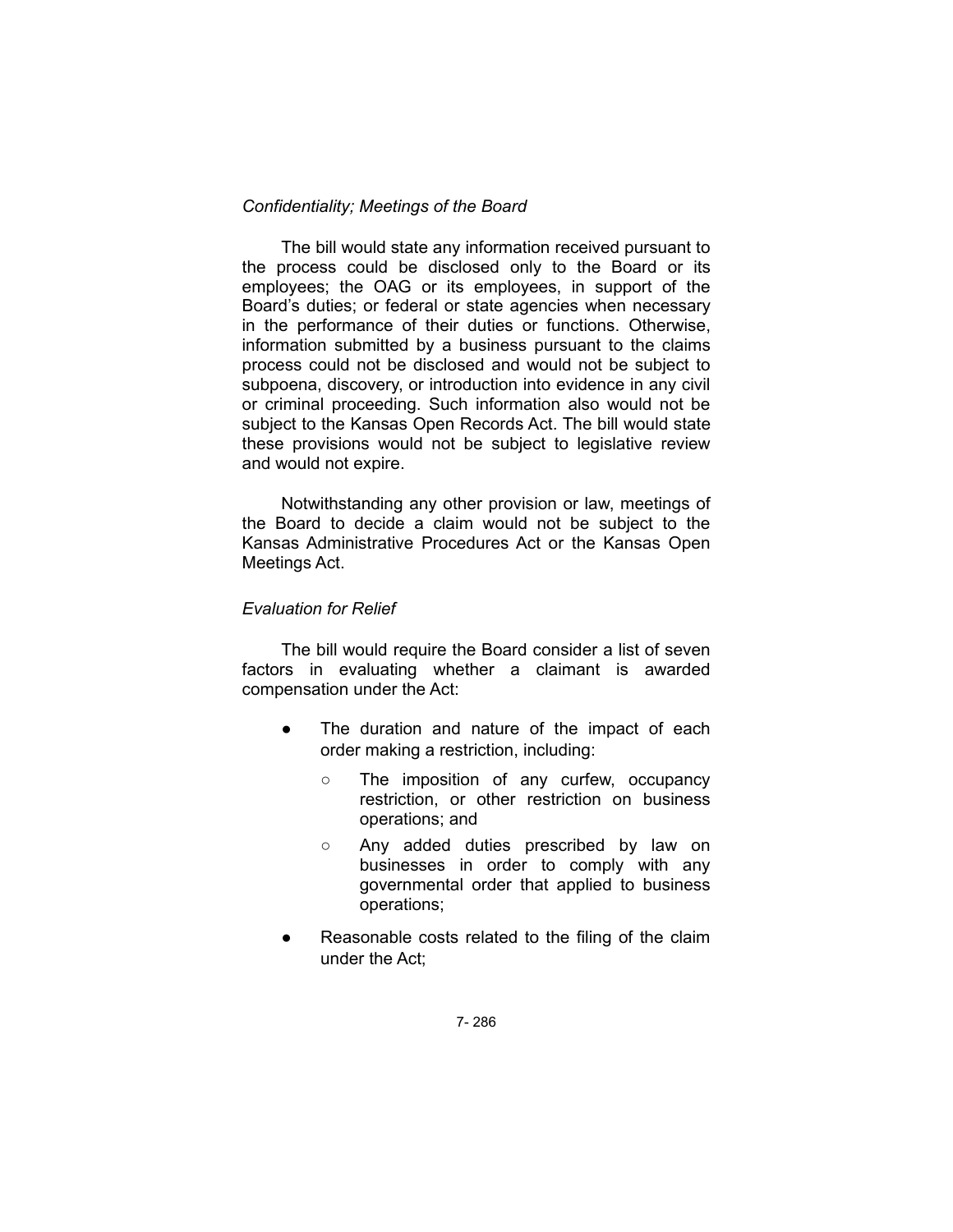- Any extraordinary contributions by the business that benefited the general public of Kansas;
- Any relevant factors listed in the Kansas Eminent Domain Procedure Act, the Kansas condemnation law, or the Kansas Private Property Protection Act;
- The moneys available for distribution from the applicable fund or funds and the number of claims against such fund or funds;
- Any governmental grants related to COVID-19 that were received by the claimant or governmental loans related to COVID-19 made to the claimant that were forgiven by a governmental entity; and
- The extent to which non-governmental orders or restrictions and consumer behavior contributed to the monetary loss claimed by the business. The Board would be required to quantify the amount of the claimed loss attributable to non-governmental orders or restrictions and consumer behavior and could not grant relief for such amount.

## *Awards for Relief; Decisions; Calculations for County and City Payments*

The bill would require the Board, on or before December 30, 2022, to decide and issue a written decision that either grants or denies relief for each claim filed under the Act. The bill would require the Board report each decision to the Attorney General and claimant. If the decision grants relief, within 30 days of receipt of such decision, the Attorney General would be required to authorize payment from the Fund; notify any county or city of the relief to be paid to such claimant by such governmental entity from such entity's COVID-19 Business Relief Fund (local relief fund), established by Section 5 or 6; and publish the claimant's name, address, and amount of relief to be paid to such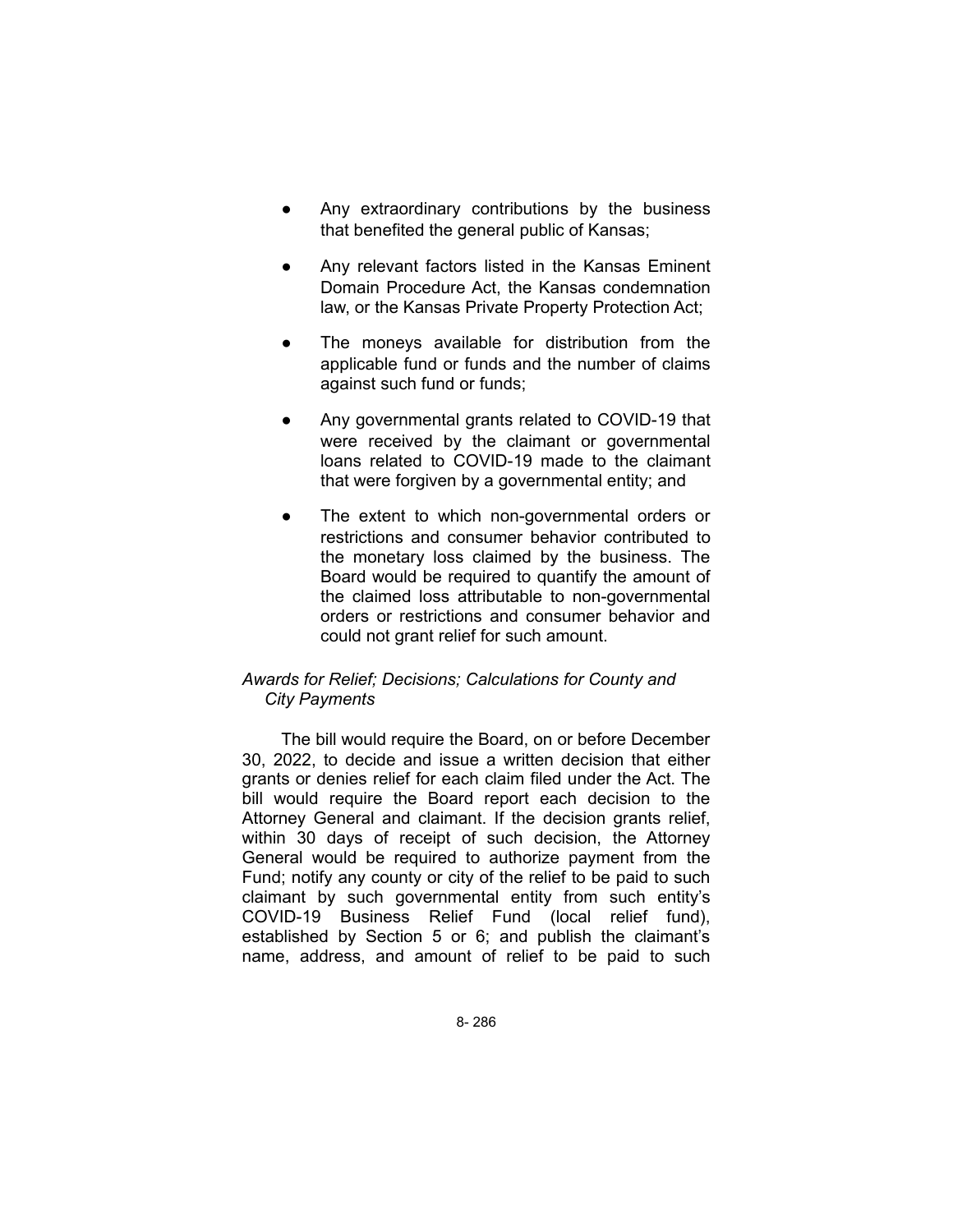claimant by each governmental entity on the OAG website. Also, the bill would require such decisions:

- Specify the amount of relief to be paid to the claimant as calculated under this section and approved by the Board;
- Identify the governmental entity that issued the applicable order making a restriction; and
- Assign the amount of relief to be paid to the claimant according to the governmental entity that issued the applicable order making a restriction.

The bill would provide any relief to be paid would not be assigned to a county if the applicable order issued by the county was less restrictive than an applicable order issued by the State. If the applicable order issued by the county was the same as an applicable order issued by the State, the Board could assign up to 50 percent of the relief to be paid to the county based on availability of moneys in such county's local relief fund.

The bill would provide any relief to be paid would not be assigned to a city if the applicable order issued by the city was the same or less restrictive than an applicable order issued by the State or the county in which such city is located.

### *Exhaustion of Funds*

The bill would require, if the Attorney General determines all moneys in the Fund or local relief funds are exhausted, the Attorney General to certify such determination and publish notice in the *Kansas Register*. On and after the date of publication of such notice, pending or future claims against such fund would be declared to be null and void.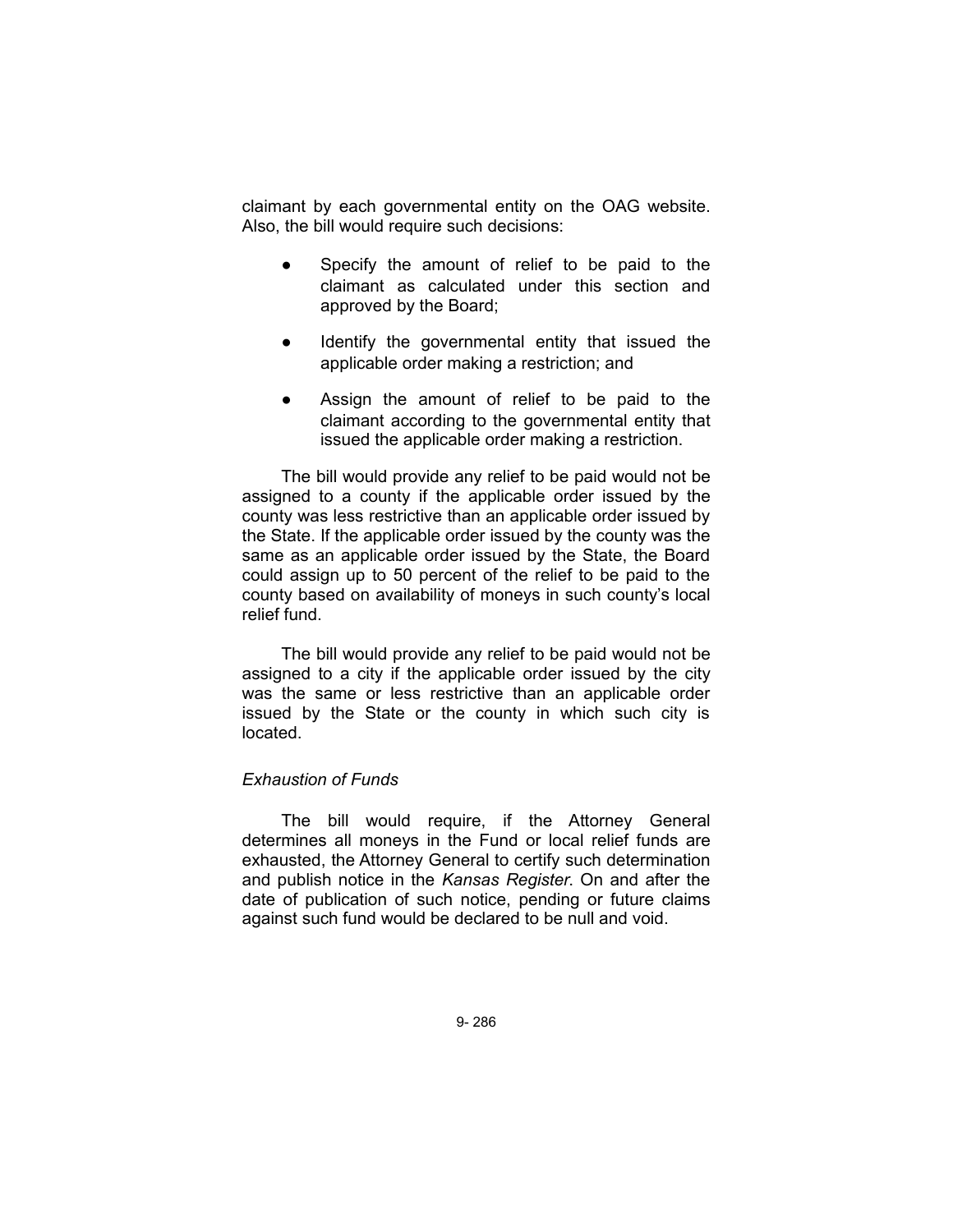#### *Limitations*

The bill would prohibit any claimant pursuing a claim under the Act from filing any claim in a civil action against the State and all subdivisions of government and each of their officers, employees, agents, and representatives, seeking damages or any other monetary relief based on an order making a restriction related to the COVID-19 pandemic, including, but not limited to, a claim under KEMA or the Kansas Private Property Protection Act, or any claim in a civil action related to compensation for a governmental taking.

A claimant would not be prohibited from filing any claim seeking injunctive, declaratory or other nonmonetary relief.

The bill would state nothing in the Act would create any property right or right in action, and the courts would have no jurisdiction to entertain any action against the Board, the Attorney General, or the State of Kansas, or any officer or agent thereof, based on a claim that the claimant should have received different or better treatment pursuant to the Act, and no determinations made by the Board pursuant to the Act would be subject to appeal or judicial review.

#### *Local Relief Funds (Sections 5 and 6)*

The bill would require any board of county commissioners or governing body of a city that issues, or previously issued, an order making a restriction under the Act to establish a county or city COVID-19 business relief fund (local relief fund), respectively, to designate an officer of the county or city as the administrator of the local fund.

The administrator would be required to determine the amount of moneys received by the county or city on and after January 1, 2021, identified as moneys from the federal government for coronavirus relief aid to the county or city that may be expended at the discretion of the county or city and are unencumbered. Of such identified moneys, the bill would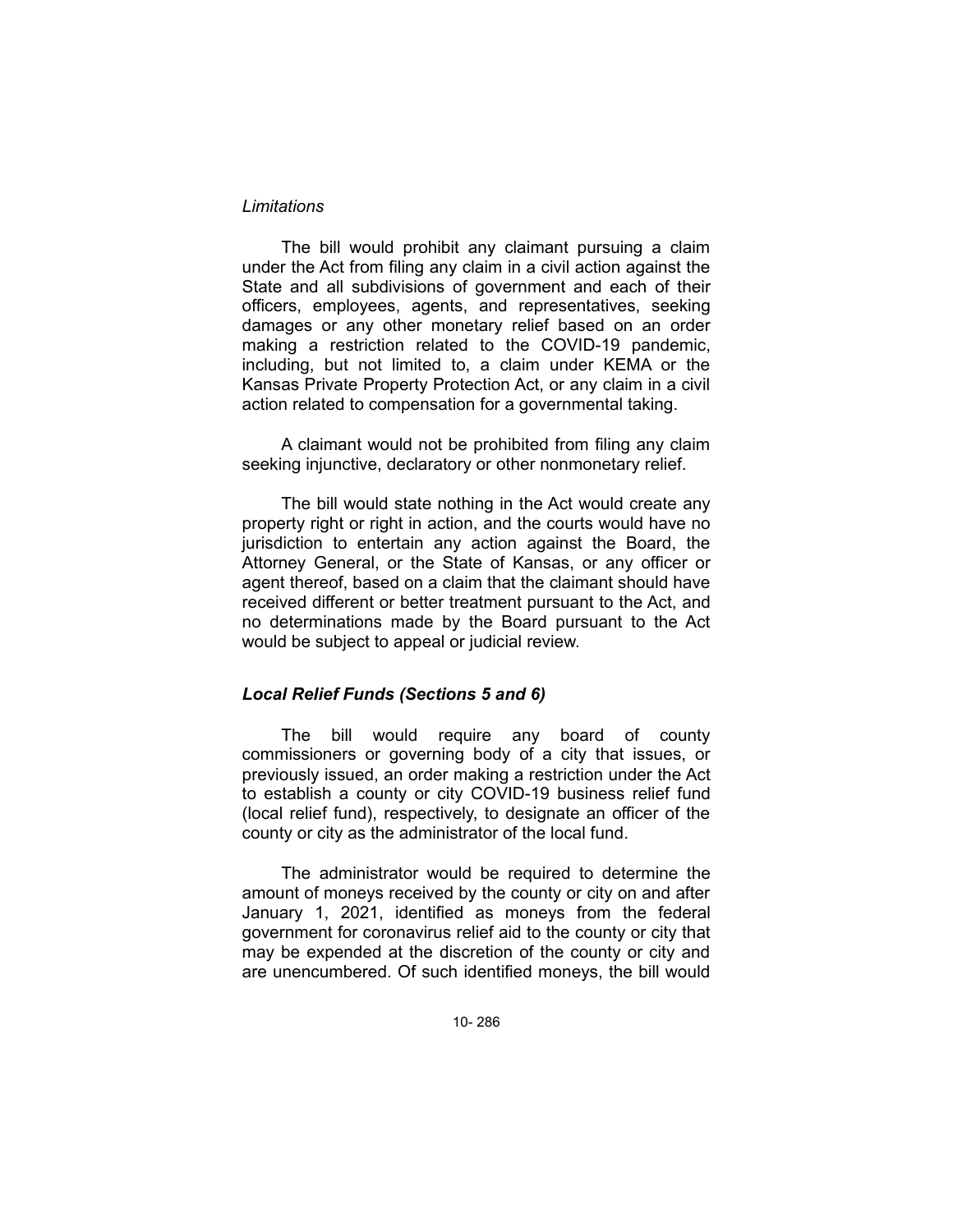require 35 percent be determined, certified, and transferred from county or city funds to the local relief fund, with a copy of the certification provided to the Director of Legislative Research and to the Attorney General.

Unless prohibited by federal law, moneys in a local relief fund could be used only to pay relief amounts as calculated by the Board under the Act. Upon receiving notification from the Attorney General that relief is to be paid to a claimant from the local relief fund, the county or city would be required to pay such relief and notify the Attorney General of payment.

Beginning January 1, 2023, any remaining moneys in a local relief fund could be used in any manner consistent with state and federal law, upon action of the board of county commissioners or the city governing board to abolish the local relief fund on December 31, 2024. The bill would declare all pending or future claims against such local relief fund to be null and void.

#### *Severability (Section 7)*

The bill would provide the provisions of the Act would be severable and, if any portion of the Act or application to any person or circumstance is held unconstitutional or invalid, the invalidity would not affect other portions of the Act that could be given effect without the invalid portion or application, and the applicability of such other portions of the Act to any person or circumstance would remain valid and enforceable.

#### *Amendment to KEMA (Section 8)*

The bill would amend a KEMA section regarding compensation to state that nothing in the section authorizes compensation for intangible losses occurring during the COVID-19 state of disaster emergency.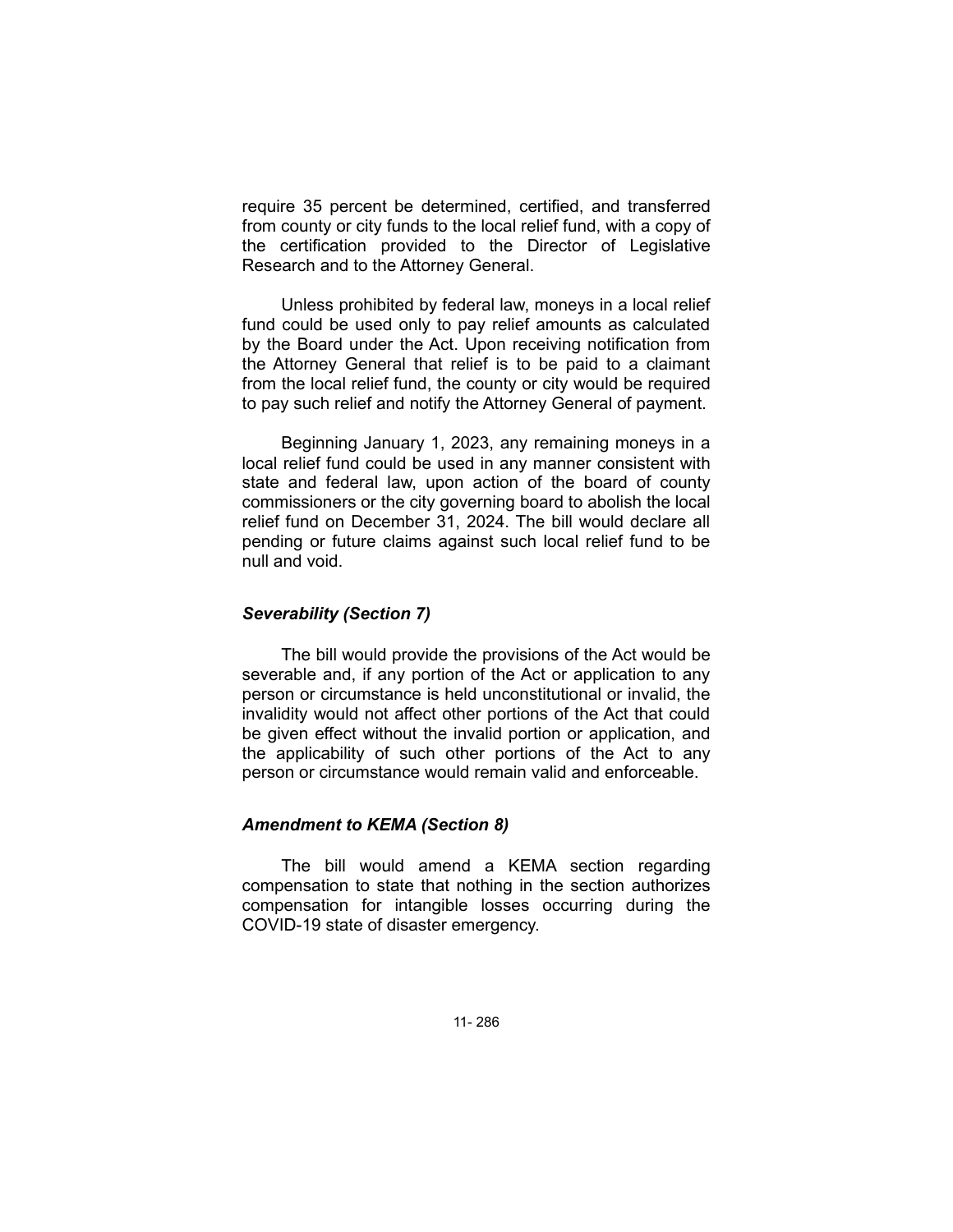### *Effective Date (Section 10)*

The bill would be in effect upon publication in the *Kansas Register.*

### **Background**

The bill was introduced by the Senate Committee on Assessment and Taxation at the request of an attorney involved in litigation regarding businesses impacted by the State's response to COVID-19. As introduced, the bill contained provisions providing for income tax credits for impacted businesses, providing for the reimbursement to certain business owners of property taxes after December 31, 2019, if the business was shut down or its capacity limited, and creating a business loan forgiveness program.

### *Senate Committee on Assessment and Taxation*

In the March 19, 2021, and March 22, 2021, hearings in the Senate Committee on Assessment and Taxation, an attorney and representatives of the Kansas Chamber and the Wichita Regional Chamber of Commerce provided **proponent** testimony on the bill. Representatives of the Kansas Association of Counties (KAC) and League of Kansas Municipalities (LKM) provided **opponent** testimony on the bill.

## *Senate Committee on Judiciary*

The Senate Committee on Judiciary discussed the contents of the bill and a proposed balloon amendment on March 26, 2021, with an attorney and representatives of the KAC, Kansas Restaurant and Hospitality Association, LKM, the Wichita Regional Chamber of Commerce, and the Sedgwick County Commission providing comments. A representative of the Kansas Chamber provided written-only comments.

12- 286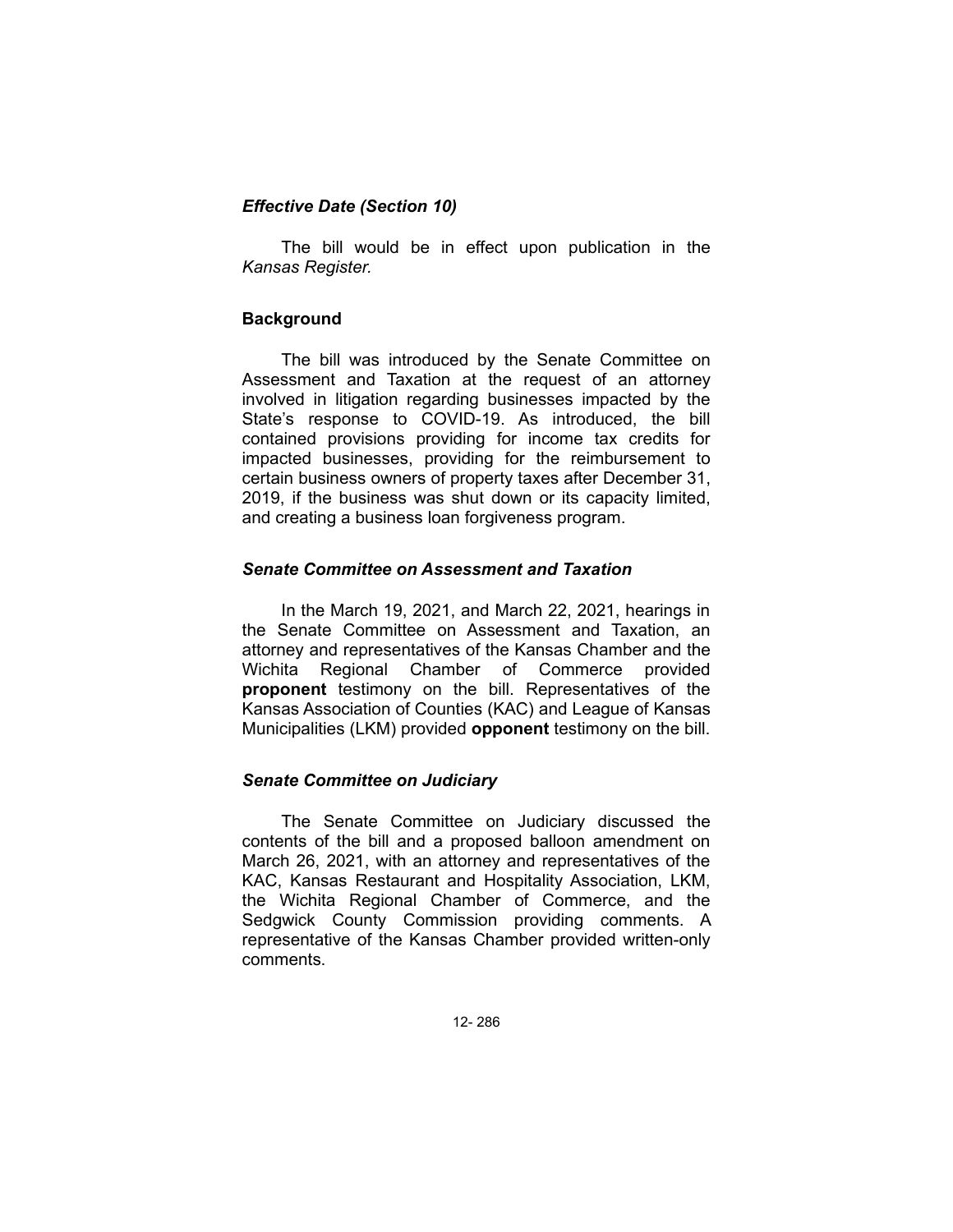On March 29, 2021, the bill was withdrawn from the Senate Committee on Assessment and Taxation and referred to the Senate Committee on Judiciary.

In the Senate Committee hearing on May 3, 2021, an attorney and representatives of the Kansas Chamber and Kansas Restaurant and Hospitality Association testified as **proponents** of proposed substitute language.

Representatives of AFT Kansas, KAC, and LKM provided neutral testimony on the proposed substitute language.

The Senate Committee replaced the contents of the bill with the language described above and recommended a substitute bill based on the proposed language, modified to change the percentage of federal funds that would be transferred to each fund created by the bill from 25 percent to 100 percent.

#### *Senate Committee of the Whole*

On May 4, 2021, the Senate Committee of the Whole adopted amendments to:

- Require the Attorney General to publish award recipient information on the OAG website;
- Change the percentage of federal funds that would be transferred to each fund created by the bill from 100 percent to 35 percent;
- Clarify the effect of filing a claim under the Act on a claimant's ability to file claims under other areas of law; and
- Create the COVID-19 Relief Fund of the LCC and direct any remaining moneys from the COVID-19 Business Relief Fund to this LCC fund.